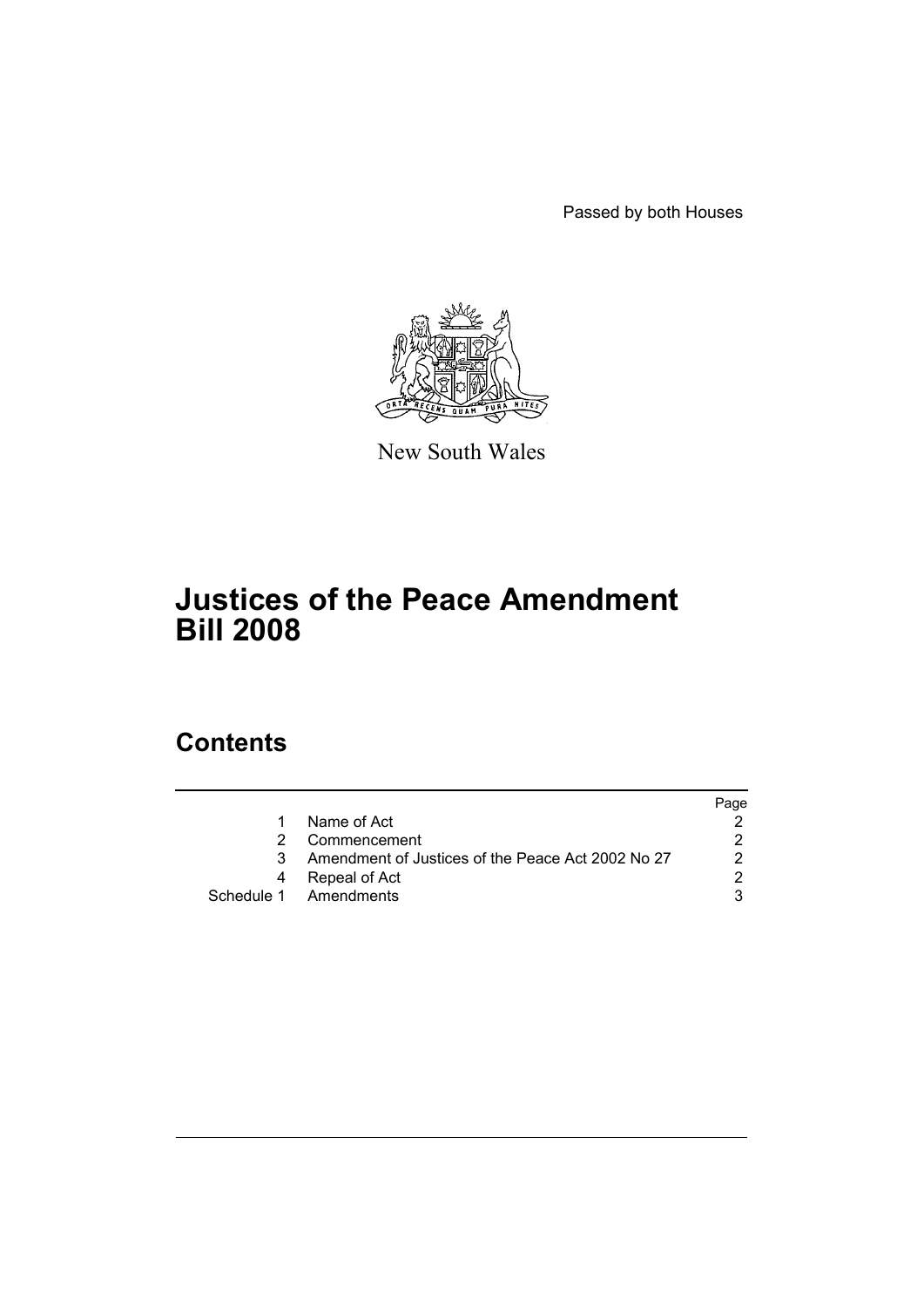*I certify that this PUBLIC BILL, which originated in the LEGISLATIVE COUNCIL, has finally passed the LEGISLATIVE COUNCIL and the LEGISLATIVE ASSEMBLY of NEW SOUTH WALES.*

*Legislative Council 2008* *Clerk of the Parliaments*



New South Wales

# **Justices of the Peace Amendment Bill 2008**

Act No , 2008

An Act to amend the *Justices of the Peace Act 2002* with respect to the re-appointment of justices of the peace and a code of conduct for justices of the peace.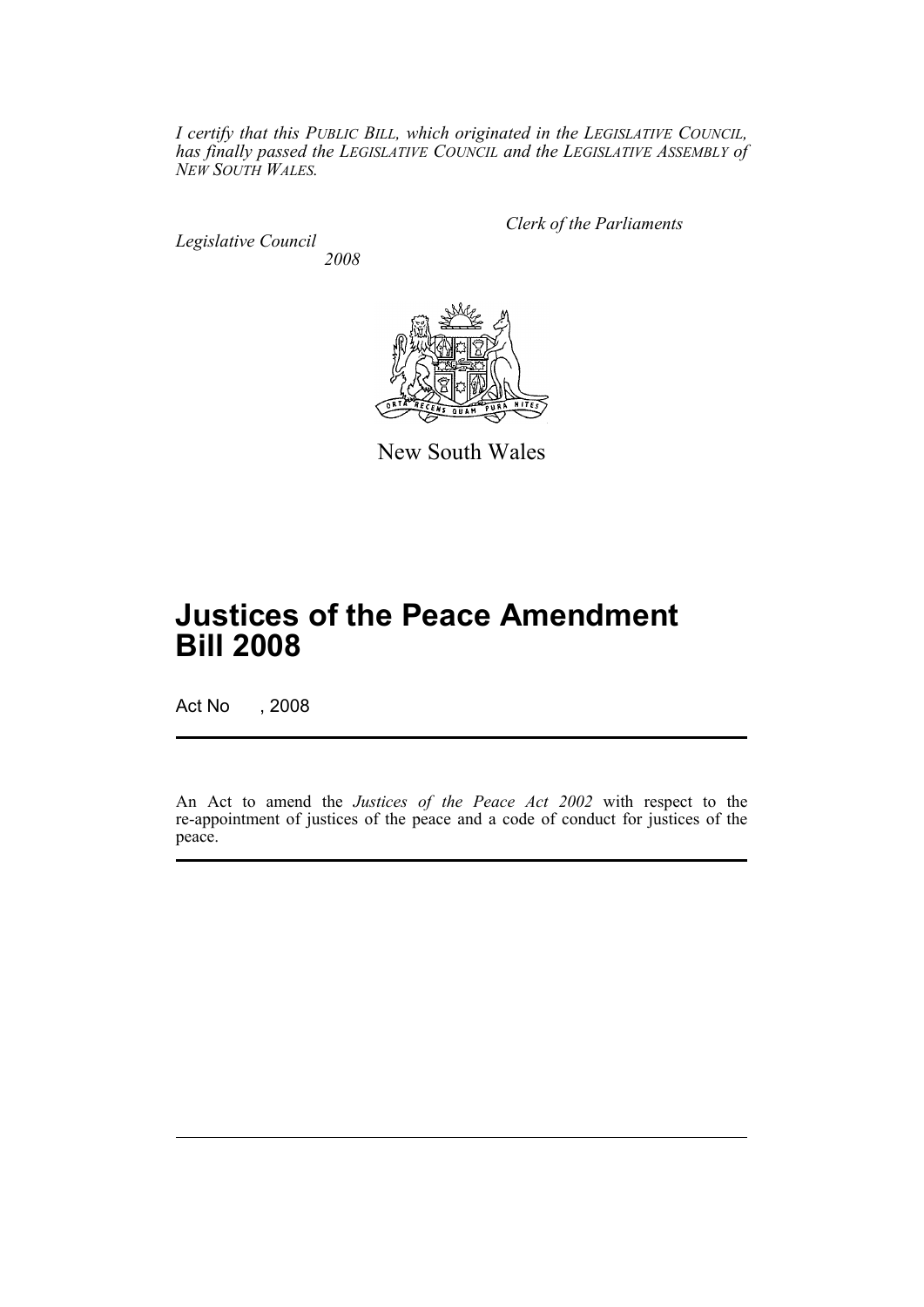#### <span id="page-2-0"></span>**The Legislature of New South Wales enacts:**

#### **1 Name of Act**

This Act is the *Justices of the Peace Amendment Act 2008*.

#### <span id="page-2-1"></span>**2 Commencement**

This Act commences on the date of assent to this Act.

### <span id="page-2-2"></span>**3 Amendment of Justices of the Peace Act 2002 No 27**

The *Justices of the Peace Act 2002* is amended as set out in Schedule 1.

#### <span id="page-2-3"></span>**4 Repeal of Act**

- (1) This Act is repealed on the day following the day on which this Act commences.
- (2) The repeal of this Act does not, because of the operation of section 30 of the *Interpretation Act 1987*, affect any amendment made by this Act.